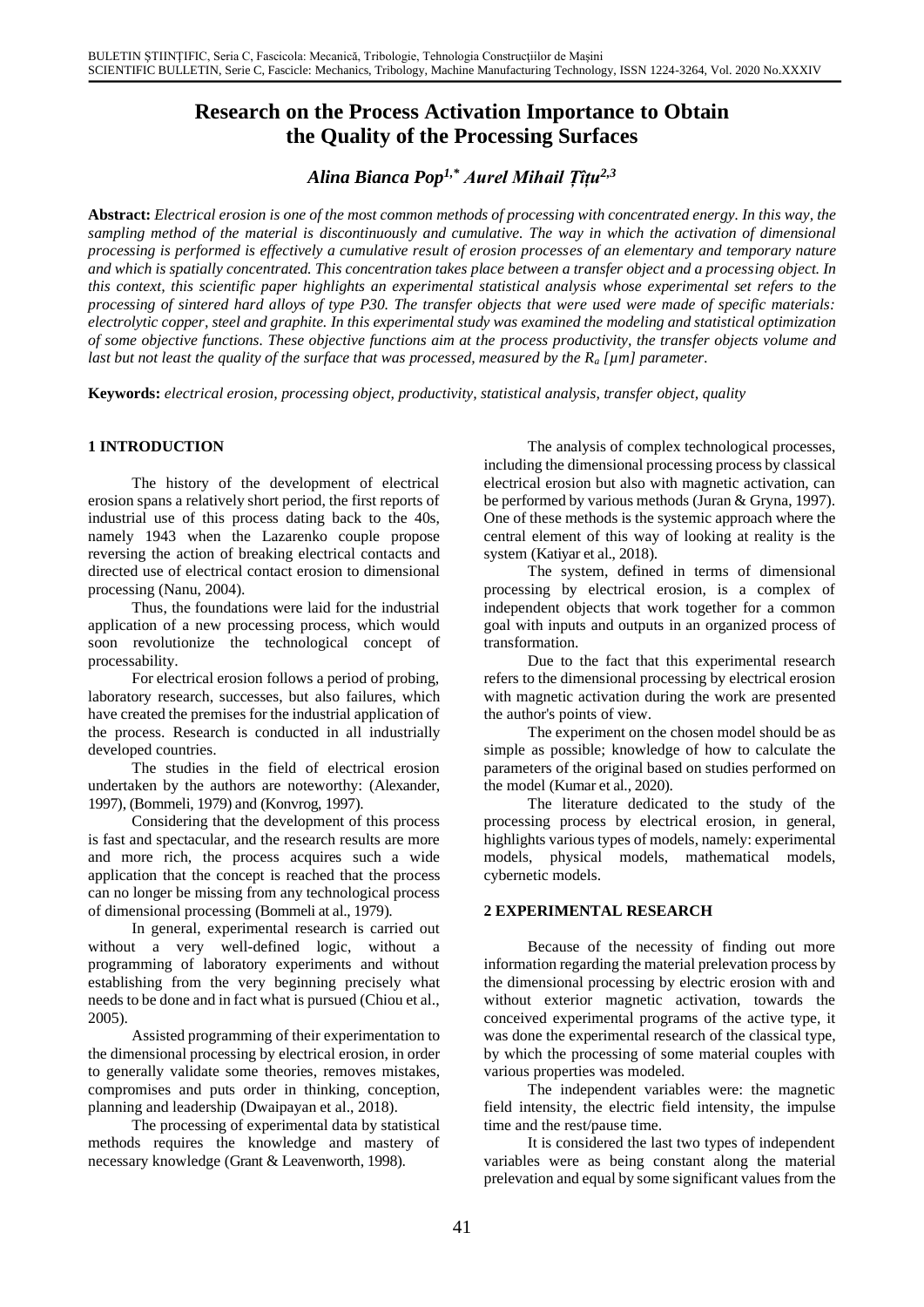technological point of view. The experimental data is highlighted in the table 1.

| H                 | log <sub>H</sub> |              | I    | $Q_{p}$                                 |                   | γ                 |             | Ra           |  |
|-------------------|------------------|--------------|------|-----------------------------------------|-------------------|-------------------|-------------|--------------|--|
| $[A \cdot sp]$    | $[A \cdot sp]$   |              | [A]  | $\left[\text{mm}^{3}/\text{min}\right]$ |                   | [%]               |             | [µm]         |  |
| $\theta$          | 1.00000          |              | 5.0  | 1.009                                   |                   | 78.0131           |             | 8.0          |  |
| 800               | 2.80209          |              | 10.0 | 3.466                                   |                   | 20.5321           |             | 3.8          |  |
| 4200              | 3.90115          |              | 12.5 | 9.152                                   |                   | 10.1616           |             | 1.6          |  |
| 12000             | 4.10612          |              | 17.5 | 6.974                                   |                   | 18.6354           |             | 4.0          |  |
| 22000             | 4.60915          |              | 17.0 |                                         | 5.467             | 33.9637           |             | 5.2          |  |
|                   |                  |              |      |                                         |                   |                   |             |              |  |
| Independent       |                  | Q,           |      |                                         | γ                 |                   |             | Ra           |  |
| Values            |                  | $[mm^3/min]$ |      |                                         | $\lceil\% \rceil$ |                   |             | [µm]         |  |
| Constant          |                  | -53.345649   |      |                                         | 239.230407        |                   | 18.698145   |              |  |
| LogH              |                  | -50.920148   |      |                                         | 16.368397         |                   |             | 11.23564     |  |
| I                 |                  | 23.841872    |      |                                         | -42.601894        |                   | $-5.699587$ |              |  |
| $LogH^2$          |                  | 4.890852     |      |                                         | 4.089187          |                   | -1.078823   |              |  |
| $\overline{I^2}$  |                  | $-0.749005$  |      |                                         | 1.253383          |                   | 0.185719    |              |  |
|                   |                  |              |      |                                         |                   |                   |             |              |  |
| H                 | log <sub>H</sub> |              | I    | $Q_{p}$                                 |                   | γ                 |             | Ra           |  |
| $[A \cdot sp]$    | $[A \cdot sp]$   |              | [A]  | $\left[\text{mm}^{3}/\text{min}\right]$ |                   | $\lceil\% \rceil$ |             | ${\rm [µm]}$ |  |
| $\theta$          | 1.2568           |              | 6.0  | 1.56                                    |                   | 56.568            |             | 6.0          |  |
| 800               | 2.4567           |              | 8.0  | 3.56                                    |                   | 18.6981           |             | 1.8          |  |
| 4200              | 3.1111           |              | 9.5  | 9.66                                    |                   | 11.365            |             | 0.6          |  |
| 12000             | 4.10612          |              | 17.5 | 6.001                                   |                   | 17.698            |             | 2.0          |  |
| 22000             | 4.60915          |              | 17.0 | 5.467                                   |                   | 22.1125           |             | 0.2          |  |
|                   |                  |              |      |                                         |                   |                   |             |              |  |
| Independent       |                  | $Q_{p}$      |      |                                         | γ                 |                   |             | Ra           |  |
| Values            |                  | $[mm^3/min]$ |      |                                         | $\lceil\% \rceil$ | [µm]              |             |              |  |
| Constant          |                  | $-23.5689$   |      |                                         | 136.456           | 9.56231           |             |              |  |
| LogH              |                  | 56.123       |      |                                         | 11.99             |                   | 9.5554      |              |  |
| I                 |                  | 14.8956      |      |                                         | $-56.789$         |                   | 7.8889      |              |  |
| LogH <sup>2</sup> |                  | 2.5646       |      |                                         | 8.5649            | $-1.889$          |             |              |  |
| $\overline{I^2}$  |                  | $-0.5698$    |      |                                         | 2.45678           | 0.22              |             |              |  |

*Table 1. Experimental data* 

Using "STATISTIC DATA SYSTEM 2000" program package was carried out the statistical analysis of the experiment made, also the modeling and then the optimization of the objective functions, the regression coefficient calculus that characterize and accompany the objective function equations.

The obtained experimental results were quantified through plane variations curves of the objective functions mentioned above, statistic optimized.

Based on the first set of experiments, it was highlighted the antithesis of the electrolytic couple which was used to the transfer object manufacturing and a set of tests made of hard sintered alloys P30 were marked.

The second experimental program of the classical type was carried out using graphite transfer objects and tests made of P30 carbon.

In both cases the dimensional processing without magnetic activation is very difficult, that is almost impossible.

The graphical representations for the first experimental program exposed of the objective function  $Q_p$  [mm<sup>3</sup>/ min] are presented in Figure 1.



*b) Technological cube - processing productivity*



*c) The evolution of relative wear*

*Fig. 1. The graphical representations for the first experimental program exposed of the objective function Qp [mm3/ min]*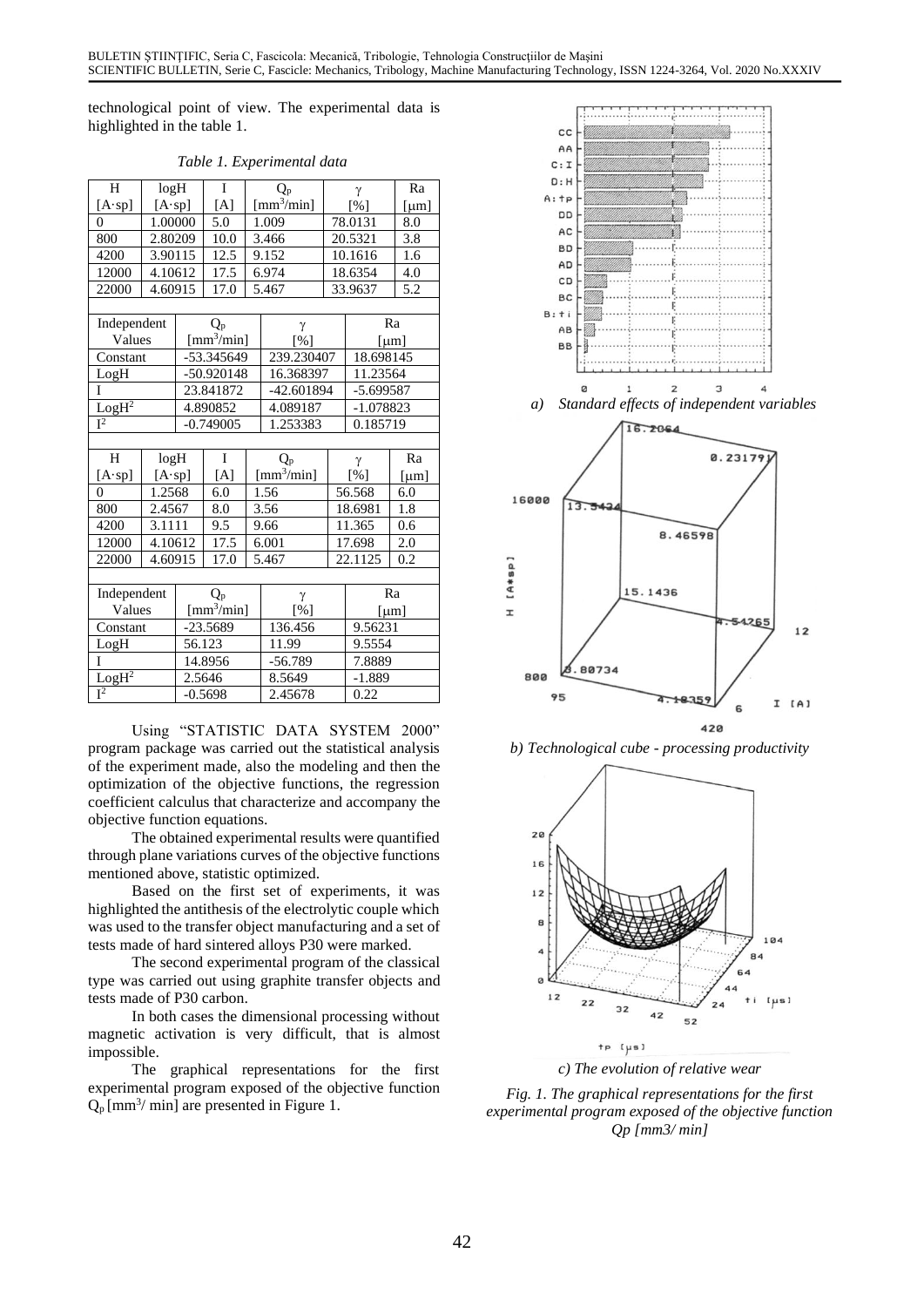The graphical representations for the first experimental program exposed of the objective function R<sup>a</sup> [µm] are presented in Figure 2.



 $tp$  [ $\mu s$ ] *c) Technological cube - processing productivity*



*d) The evolution of relative wear*

## *Fig. 2. The graphical representations for the first experimental program exposed of the objective function R<sup>a</sup> [µm]*

The highest value of the processing productivity was obtained when the power was 15A and the value of the magnetic field intensity was about 4500AS.

For the same numerical values imposed and determined experimentally, the objective quality function of the processed surface expressed by the arithmetic mean deviation of the roughness profile Ra [µm] has a minimum value, which is a practical advantage.

A similar and obvious conclusion was drawn from the analysis of the contour plots that characterize the relative wear.

The processing of sintered diagrams of P30 type is preferred as a means of sampling the material when the transfer object is made of graphite.

In this case, the experimental program concluded that the maximum processing productivity was reached for the magnetic field intensity 2050AS H [AS], the minimum for the relative wear was obtained for the magnetic field intensity 1950AS, while the quality of the treated surface was about 4800AS for the magnetic field intensity H [AS].

## **3 CONCLUSION**

Considering all the information obtained during the operation of classic test programs, which were managed and refined by the STATISTIC DATA SYSTEM 2000, the results were confirmed by active test programs and we concluded that the electrical erosion of the efficiency of the measurement program and, in particular, the quality of the treated surface.

The optimization of the objective functions leads to the obtained test results, which show that in the processing of particularly hard sintered alloys, the overlap of the magnetic field with the corresponding production process leads to better use of the analyzed process.